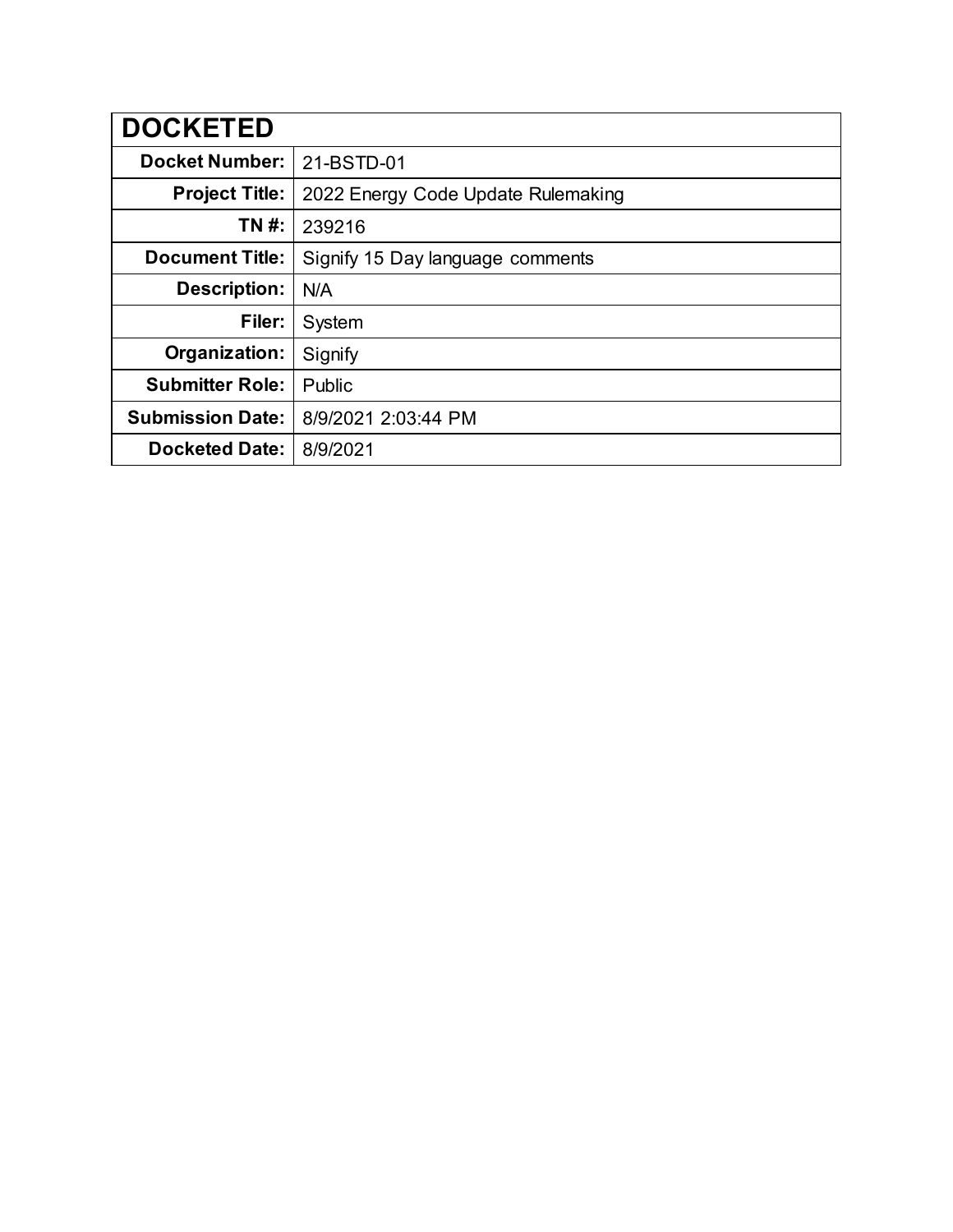**Comment Received From: Anthony Serres** Submitted On: 8/9/2021 Docket Number: 21-BSTD-01

## **Signify 15 Day language comments**

Additional submitted attachment is included below.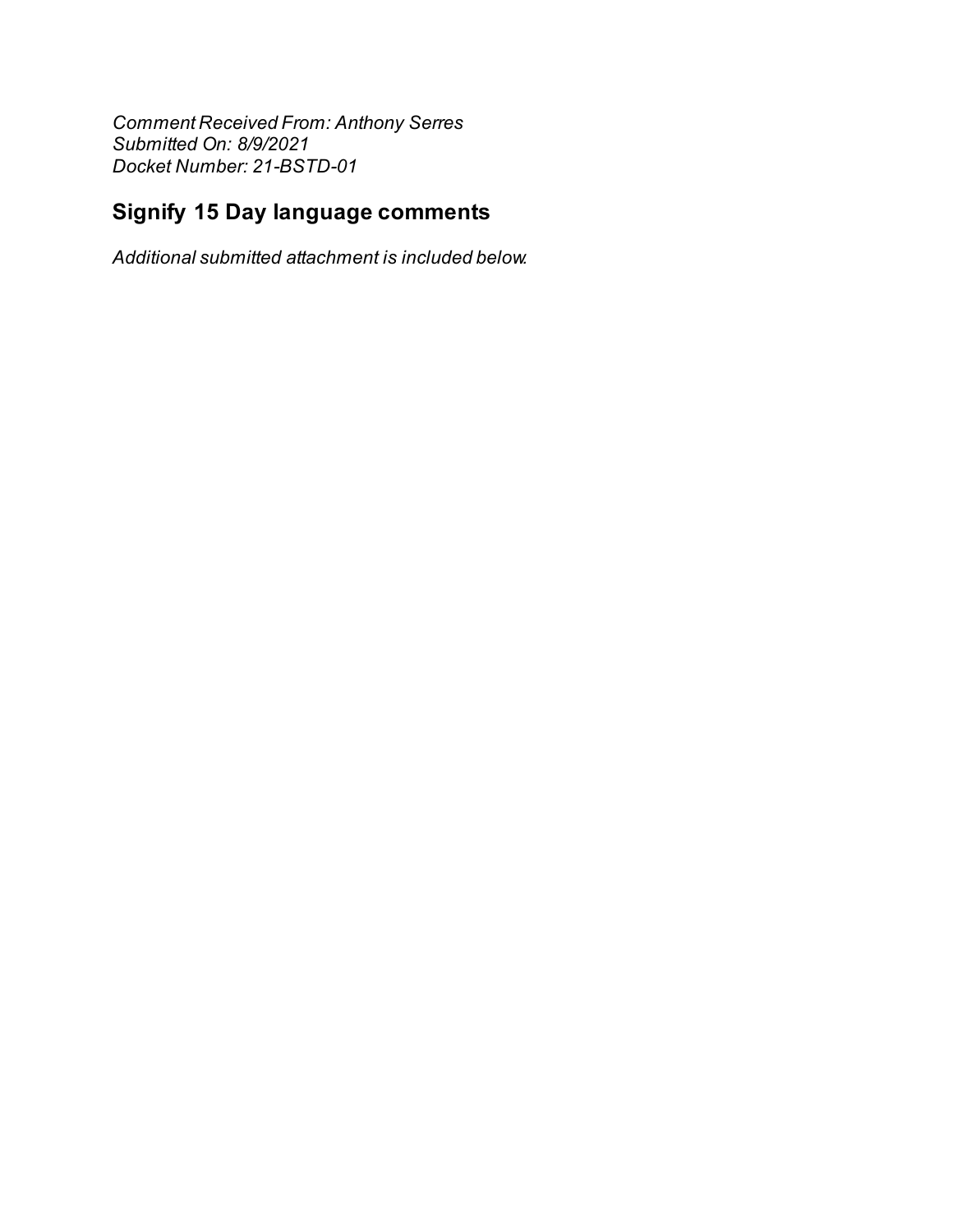

### August 9, 2021

Submitted via e-mail

Dr. Andrew McAllister California Energy Commission 1516 9th Street, MS-4 Sacramento, CA 95814

### **Signify comments on the Draft 2022 Energy Code 15 Day language**

#### **Docket Number: 21-BSTD-01**

Dear Dr. McAllister:

Signify (formerly Philips Lighting) appreciates the opportunity to comment on the 15-day language for the draft 2022 Energy Code.

Signify is a global leader in lighting products, systems and services. Our understanding of how lighting positively affects people coupled with our deep technological know-how enable us to deliver digital lighting innovations that unlock new business value, deliver rich user experiences and help to improve lives. Serving professional and consumer markets, we sell more energy efficient LED lighting than any other company. We lead the industry in connected lighting systems and services, leveraging the Internet of Things to take light beyond illumination and transform homes, buildings, and urban spaces.

Please contact me if you have any questions.

Sincerely,

Anthony W. Serres, LC Manager, Technical Policy Signify North America Corporation

c: (202) 412-6143 e: anthony.serres@signify.com

# (S)ignify

**Our global brands are**

### **PHILIPS** interact